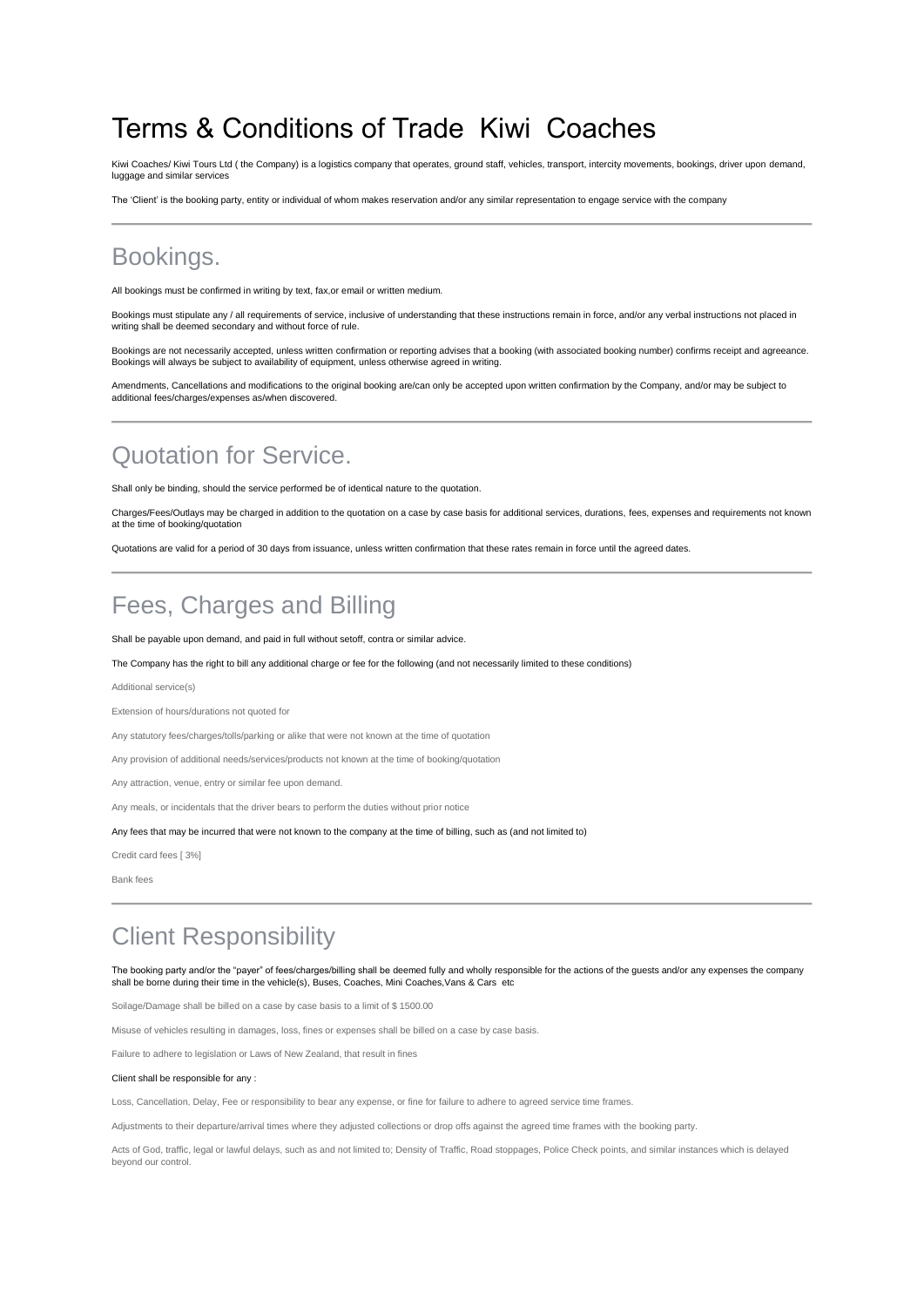Failure to notify of delay or detainment resulting in delays to meet at the agreed time frames. Instances of this. Delayed by Immigration, Quarantine, Customs upon arrival to the country, and exceeding the time frame for service.

#### Conduct and Good Faith.

Clients in the Company's vehicles must act in accordance with normal road safety and common sensibilities.

Drivers have the right to discharge, stop, or terminate services, if client conduct is deemed irresponsible, dangerous or illegal.

No food, drink, smoking of cigarettes, or similar activities may be conducted in Kiwi Coaches vehicles.

The consumption of alcohol is not permitted by Law in the companies vehicles.

#### Children, Child Restraints

The Companies vehicles follows Factsheet 7 of the Land Transport which states

Child restraints may be used, if they can be fitted to the manufacturers specifications.

If a child seat cannot be fitted, it may not be utilised at any time.

Unless requested child restraints are not required in Passenger Service vehicles.

Child restraints (at this time) do not meet manufacturers specifications in (van type) vehicles and above, due to the Low Volume Seating Regulations.

Should a child be restrained in a the companies vehicle the driver has complete authority to advise parents in the nature of how they are restrained.

Children must always be seated at the rear of the vehicle to have maximum protection.

Children under the age of 8 may not at any time be permitted in the front seats of the vehicle(s)

### Kiwi Coaches Responsibility

#### Service

To provide a quality service, with vehicles that comply with Legislation of New Zealand, and to conduct themselves with responsibility, dignity and care.

To follow the instructions given by the booking party to the best of their ability.

To act, communicate and engage any/all parties with professionalism, care and guidance to assist the guests with their optimum experience.

#### Safety

The company has rights to guide and ensure their passengers are compliant with all transport and safety regulations, to ensure that their safety is held paramount

To ensure vehicles and drivers have adequate safety/first aid training and support to assist (within reason) injury as/where possible.

To communicate with all/any parties with/for/on behalf of the client to maintain their safety and care.

#### Vehicles

All Kiwi Coaches vehicle bookings are subject to availability.

The company will endeavour to ensure its customers receive the correct vehicles and standard of vehicles that is stated in the quotation. However should acts or issues of incorrect vehicle allocation be made, the company has right at its discretion to address these on a case by case manner.

Vehicles shall/will be provided subject to the NZ Transport Agency and Land Transport regulations, rules and statue laws.

#### Experience

The company will operate all services to the utmost of its ability, and guide passengers to time frames to meet all/any needs to maintain this schedule.

The Company shall remind guests of durations and the time frames required to meet their itineraries.

The Companies drivers are experienced drivers, chauffeurs and driver guides and understand the needs of service to meet the customers expectations.They hold all licences,and are vetted by NZ Police and NZ Transport Agency, and have special training for Young people childrens care.

### Service Durations

For fixed services the following maximum time frames for standing at no charge shall apply

International Airports – 90 minutes

Domestic airports – 30 minutes

Hotels/Venues – 30 minutes

Schools - 30 minutes

Corporate – 30 minutes

Exceeding basic durations, the Client has the option to extend service or the driver can/shall discharge from the venue with full charge payable to that point.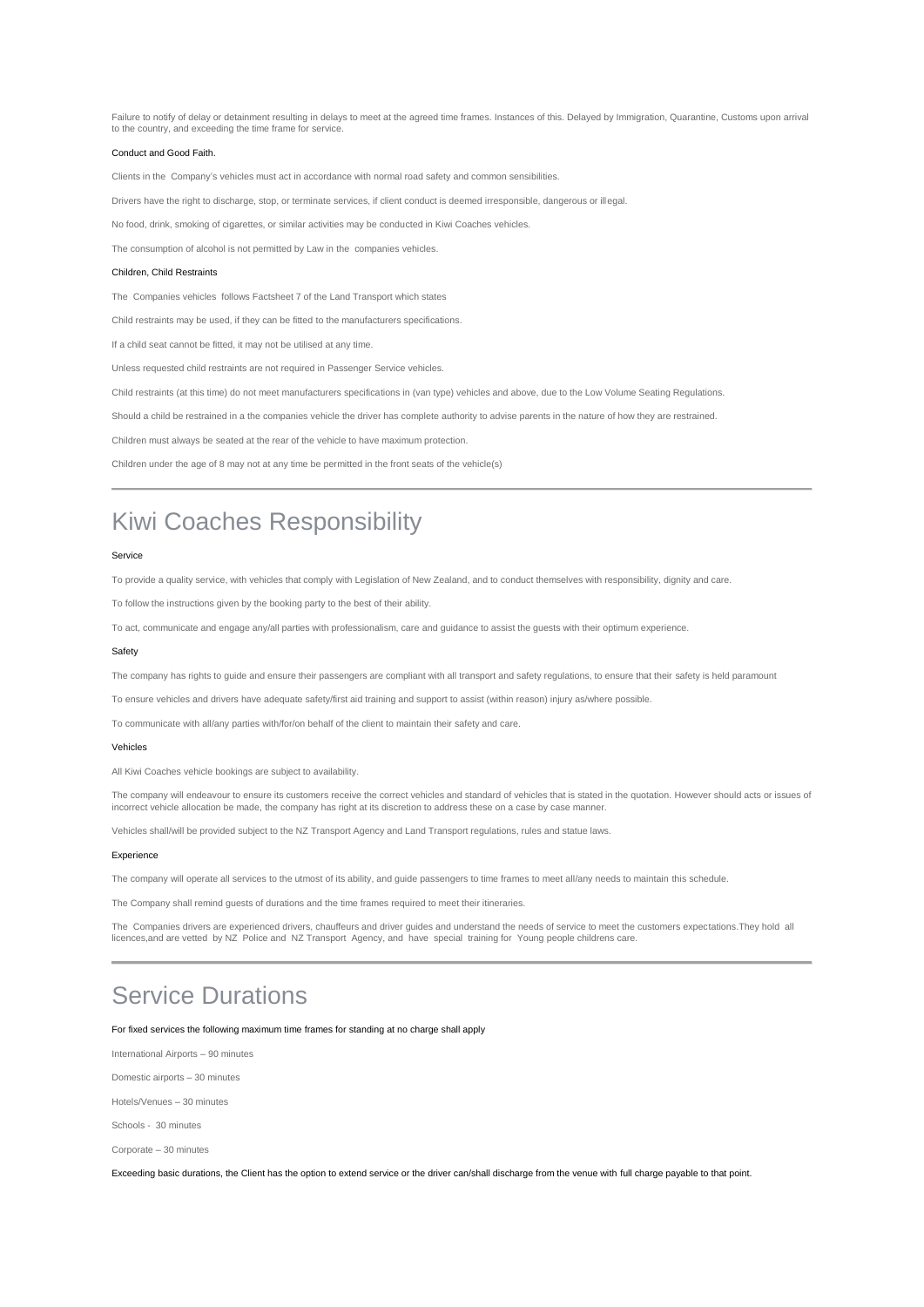If guests delay at airports or hotels, the company has the right to charge for standing time and/or reduce an itinerary for service to accommodate the delays.

Unless otherwise booked or specified the service shall be from the point to the point as agreed, and unless agreed to be billed upon an "as directed, hourly rate" the driver has right to refuse to stop or delay for personal shopping items, or other reasons beyond medical emergency.

In the event of a No Show, all charges are payable for the service as tendered without exception.

## Information

The Client is responsible to provide accurate and clear information at all times in the booking and/or subsequent amendments.

Should the client fail to amend/update/modify in writing, the Company shall enact the service to the original booking and expect full payment, regardless of circumstance.

Should a client be delayed or otherwise unable to travel, (such as but not limited to) Flight disruptions, medical emergency or alike, and provide notice within the first 30 minutes of delay from departure, then no fee will apply. However should passenger fail to notify within the first 30 minutes of delay from origin, full charges apply.

Client is responsible to provide full name, contact, updates, modifications, amendments and guests contact numbers where possible.

# Cancellation(s)

#### Cancellation policy is as follows (unless otherwise agreed)

Services under 4 hours in duration. 4 hours minimum notice

Services over 4 hours in duration. 12 hours minimum notice

Services over 2 days in duration. 24 hours minimum notice

Cancellation outside normal business hours, needs to be made in both writing [email] and by telephone call.

If notice given within parameters of cancellation , no charge will apply

If notice given less than parameters of cancellation, full charge will apply.

If service is cancelled for durations exceeding 2 days, and driver meals & accommodation is applicable, Kiwi Coaches has right to recover these fees at any time.

## Deposits, Credit Cards

The company may demand prior to service any of the following provisions

Full payment prior to service

Deposit up to 50% prior to service

Credit card security prior to service

The company has discretion to the terms of above may apply.

Always IMT (International Money Transfer) and Credit card Fees of 3% must be prepaid or shall be payable by the Client

## Loss (Personal Property)

The company shall not be responsible for any loss, damage, claim for items that are stowed in the companies vehicles during the services.

At all times the guests are wholly and completely responsible to provide and recheck their belongings upon receipt at the destination.

The company has right to charge a fee to return any items that are found inside the companies vehicles or buses that are returned due to quests leaving items in the vehicle(s).

Suitcases, Bags and packages for transporting/containing belongings, are deemed packaging, and shall not be at any time considered belongings/personal property. Any/all damage to these items is 'fit for purpose' to protect the contents inside.

Larger Items. Surfboards, Wheelchairs and other items that are not standard baggage shall be carried always at 'Owners Risk' and without any responsibility under the Carriage of Goods Act 1979.

## Loss/Delay/Irregularity

Clients shall indemnify the company by booking Kiwi Coaches service, any losses, delays or irregularity costs, fines, fees or billing.

Clients travel at their own will, and make arrangements upon their directive.

Clients cannot lay claim for any matter such at this at any time, unless it can clearly be shown the matter is the companies negligence.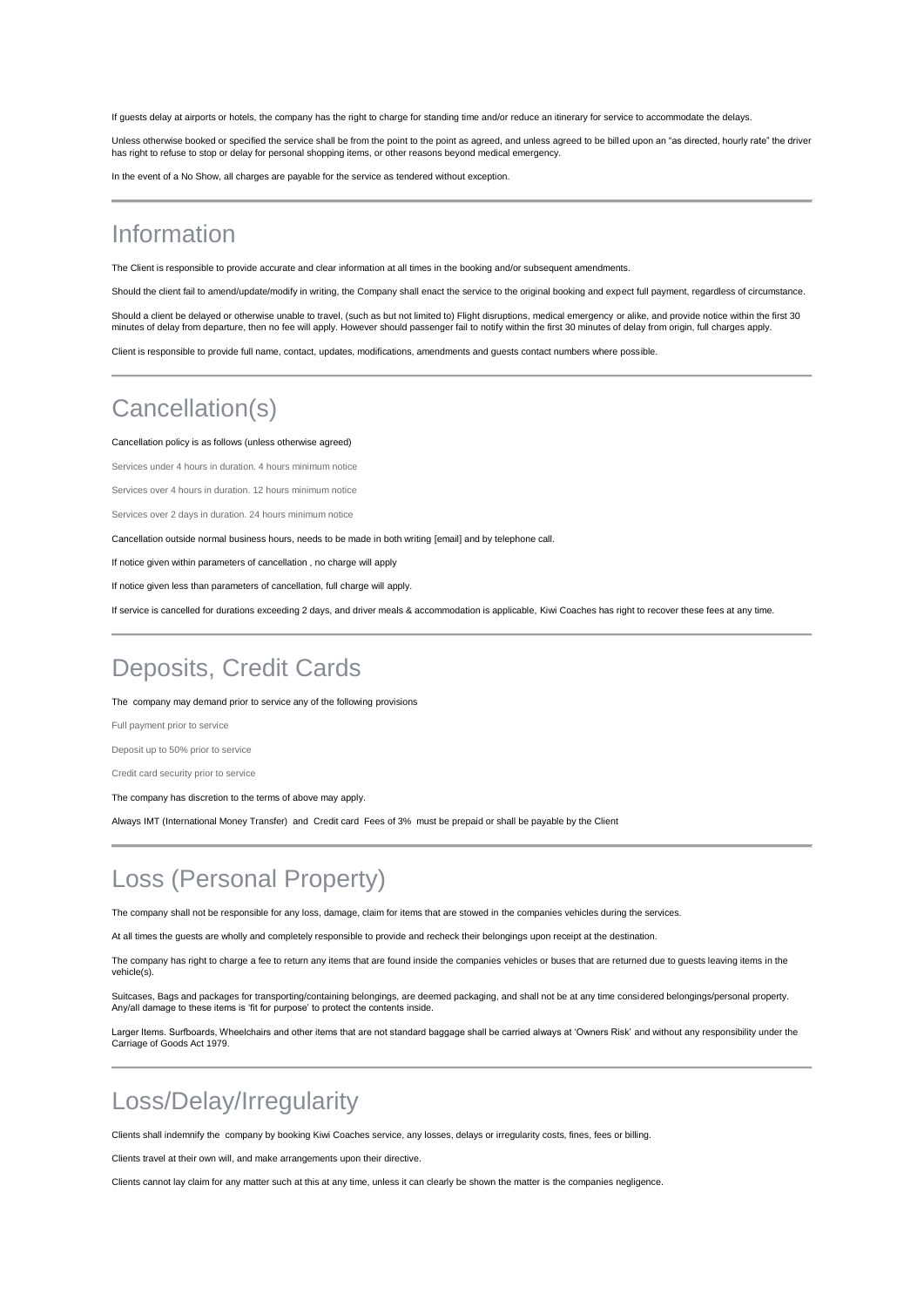#### Limitation of Liability is set at NZD 1000.00 per instance.

### Negligence cannot be deemed for:

Delays, modifications, adjustments in flights, or times to be collected for flights

Conflicting or incorrect information provided by the Client

Traffic Density, Acts of God, Legal Parties (such as Police, Customs, Quarantine or similar)

Failure for Hotel to identify and locate guests

Failure for guests to locate correct collection/drop points

Errors on dates due to international conventions of presentation

Errors on flights due to time zone crossing

## Accident/Injury/Illness

### The Company shall not be responsible for any Accident, injury or Illness as follows:

New Zealand resident/citizens shall fall under the Accident Compensation Corporation and its rules.

Foreign Guests shall be responsible for their own personal insurances.

In the case of injury at locations during the company service's (such as venues and attractions) guests shall receive any/all support from Kiwi Coaches staff can provide<br>to seek medical attention, incident reporting and fi

#### Guests are not permitted to

Open vehicle doors or take their luggage, without driver express approval or involvement

Utilise the vehicle for purposes otherwise than for its intended purpose.

## Limitations of Liability and Insurance(s)

Loss of Personal Property. The Carriage of Goods Act 1979

Loss / Delay / Irregularity. Maximum \$ 1000 per instance

Public Liability. Per insurers policy (subject to below)

Vehicle Insurance. Per insurers policy

ACC as per NZ Laws

Disputes are mediated under NZ law in New Zealand courts.

All services, vehicles, attractions, and/or services booked for/on behalf or as agent for any party, are subject to the laws of New Zealand, and in the event of any legal action, regardless of convention or contract, shall be determined by NZ Statute Law. All passengers are carried under these terms, regardless of any convention.

### Use of Information

The Company will not disclose to any other party, any information retained or attained in the purpose of business, excluding necessary requirements for law enforcement or court order. We do not retain personal information other than that which is required to perform our duties.

Contact information may be retained for future bookings.

Credit card information is stored for the duration or bond of service and is not disclosed to any other parties, except upon written request by the holder.

## Debt Recovery

The Company, has full rights to recover any of the following should fees/charges/invoices/debts not be settled in the agreed time.

The agreed time, is either the date of invoice, and/or the date of agreement of payment, (for example 20th of the month, to approved credit term holders).

If there are no terms of credit, payment is deemed due, upon receipt of invoice or date of service.

Any debt collection charges, imposed by the recovery of the debt.

Any fees associated to Legal recovery, including Solicitors fees, court costs, and any other legal charge that may be added to recover these charges.

Any fees that are paid to register debt against a person, company or individual.

Interest charges upon debt that shall be applied from the date of debt due until such time as the debt is paid in full. Interest shall be based at 15% per annum.